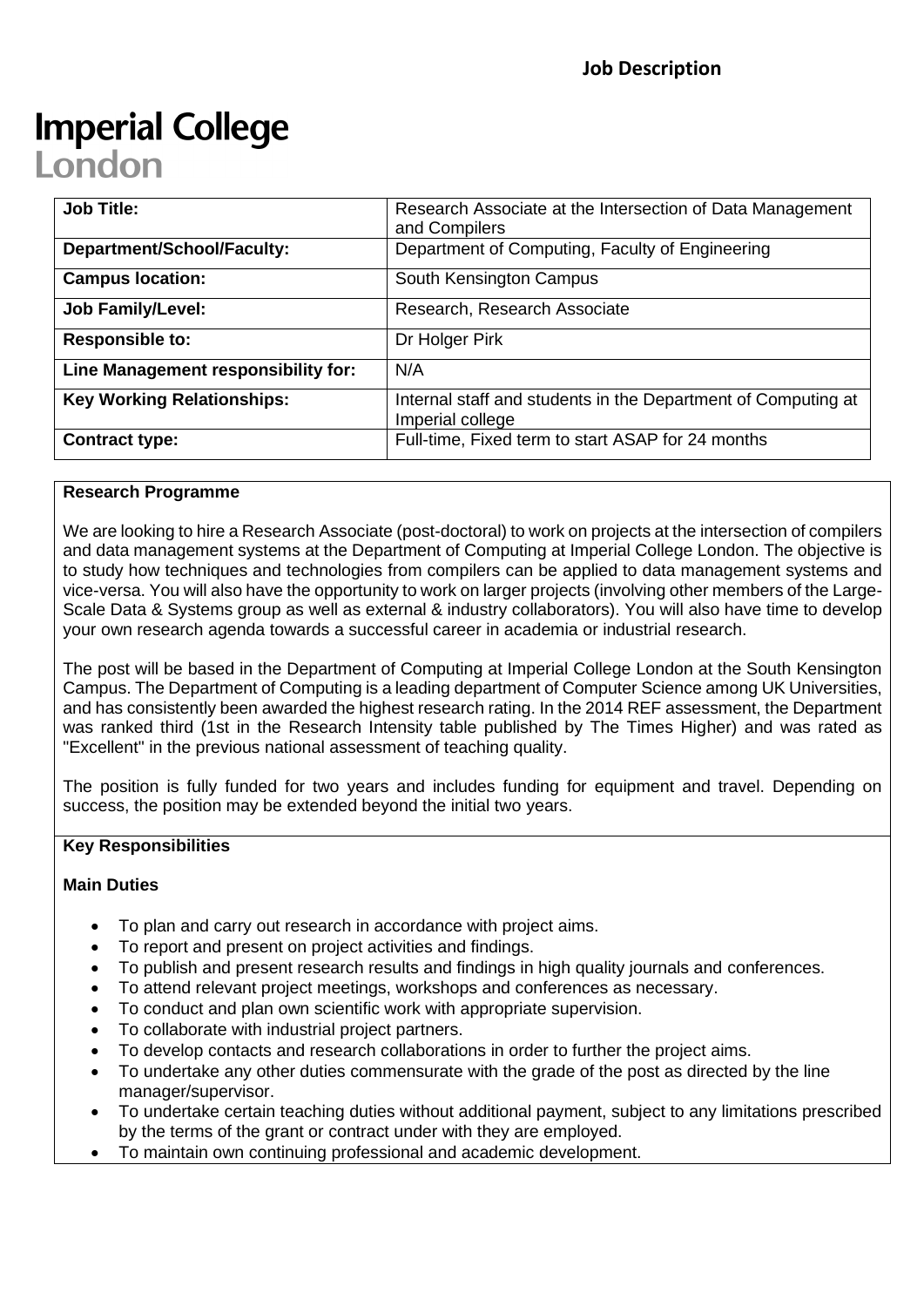- Assist in the supervision of undergraduate and postgraduate research students and research assistants as required.
- To take initiatives in the planning of research.
- To actively participate in the research programme of the Group.
- To conduct and plan own scientific work with appropriate supervision.
- To maintain highly organised and accurate record of experimental work.

## **Other duties**

- To undertake any necessary training and/or development
- To undertake appropriate administration tasks
- To attend relevant meetings
- To observe and comply with all College policies and regulations, including the key policies and procedures on Confidentiality, Conflict of Interest, Business Continuity, Data Protection, Equal Opportunities, Ethics related, External Interests, Financial Regulations, Health and Safety, Imperial Expectations (for new leaders, managers and supervisors), Information Technology, and Smoking.
- To undertake specific safety responsibilities relevant to individual roles, as set out on the College Health and Safety Structure and Responsibilities web page: [www.imperial.ac.uk/safety/policies/organisationandarrangements.](http://www.imperial.ac.uk/safety/policies/organisationandarrangements)
- To undertake Business Continuity responsibilities relevant to individual roles

**Job descriptions cannot be exhaustive and so the post holder may be required to undertake other duties, which are broadly in line with the above key responsibilities.**

**Imperial College is committed to equality of opportunity and to eliminating discrimination. All employees are expected to adhere to the principles set out in our Equal Opportunities in Employment Policy, Promoting Race Equality Policy and Disability Policy and all other relevant guidance/practice frameworks.**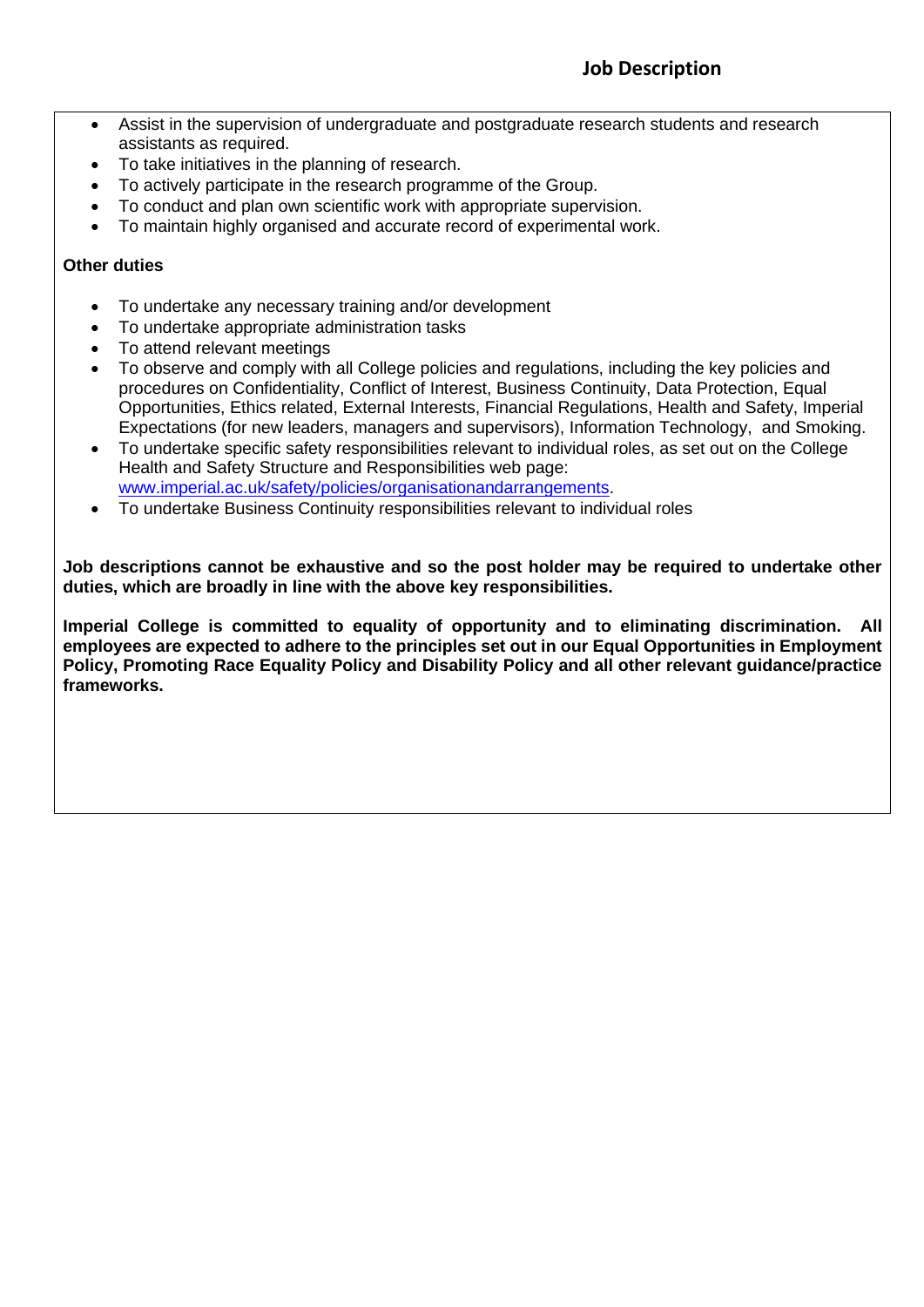#### **Person Specification**

| <b>Requirements</b><br>Candidates/post holders will be expected to demonstrate the following:                                     | <b>Essential (E)/</b><br>Desirable (D) |
|-----------------------------------------------------------------------------------------------------------------------------------|----------------------------------------|
| <b>Education</b>                                                                                                                  |                                        |
| <b>Research Associate</b><br>A PhD (or be close to completion) in an area pertinent to the subject area, i.e. Computer<br>Science | E                                      |
| <b>Research Assistant</b><br>A Master's degree in an area pertinent to the subject area, i.e. Computer Science                    | D                                      |
| <b>Experience</b>                                                                                                                 |                                        |
| A track record of publications in top conferences or journals in the field                                                        | Е                                      |
| Experience in either the development of data management systems or programming<br>language compilers                              | D                                      |
| Knowledge                                                                                                                         |                                        |
| Strong & proven implementation skills in the development of complex software                                                      | E                                      |
| Programming experience in a systems programming language (Java, C++, C#, Rust, C,<br>$etc.$ )                                     | E                                      |
| <b>Skills &amp; Abilities</b>                                                                                                     |                                        |
| Excellent verbal communication skills and the ability to deal with a wide range of people                                         | Е                                      |
| Excellent written communication skills and the ability to write clearly and succinctly for<br>publication                         | $\overline{\mathsf{E}}$                |
| Creative and independent thinking.                                                                                                | E                                      |
| Ability to conduct a detailed review of recent literature                                                                         | $\overline{E}$                         |
| Ability to develop and apply new concepts                                                                                         | $\overline{E}$                         |
| Creative approach to problem-solving                                                                                              | E                                      |
| Ability to organise own work with minimal supervision                                                                             | E                                      |
| Ability to prioritise own work in response to deadlines                                                                           | $\overline{E}$                         |
| Advanced computer skills, including word-processing, spreadsheets and the Internet                                                | E                                      |
| <b>Other</b>                                                                                                                      |                                        |
| Willingness to work as part of a team and to be open-minded and cooperative                                                       | E                                      |
| Flexible attitude towards work                                                                                                    | E                                      |
| Discipline and regard for confidentiality and security at all times                                                               | E                                      |
| Willingness to undertake any necessary training for the role                                                                      | E                                      |
| Willingness to travel both within the United Kingdom and abroad to conduct research and<br>attend conferences                     | E                                      |
| Willingness to work out of normal working hours (including weekends) if the requirements<br>of the project demand                 | E                                      |

Please note that job descriptions cannot be exhaustive, and the post-holder may be required to undertake other duties, which are broadly in line with the above key responsibilities.

Imperial College is committed to equality of opportunity and to eliminating discrimination. All employees are expected to follow the [7 Imperial Expectations](http://www.imperial.ac.uk/human-resources/working-at-imperial/imperial-expectations/) detailed below:

- 1) Champion a positive approach to change and opportunity
- 2) Communicate regularly and effectively within and across teams<br>3) Consider the thoughts and expectations of others
- 3) Consider the thoughts and expectations of others<br>4) Deliver positive outcomes
- Deliver positive outcomes